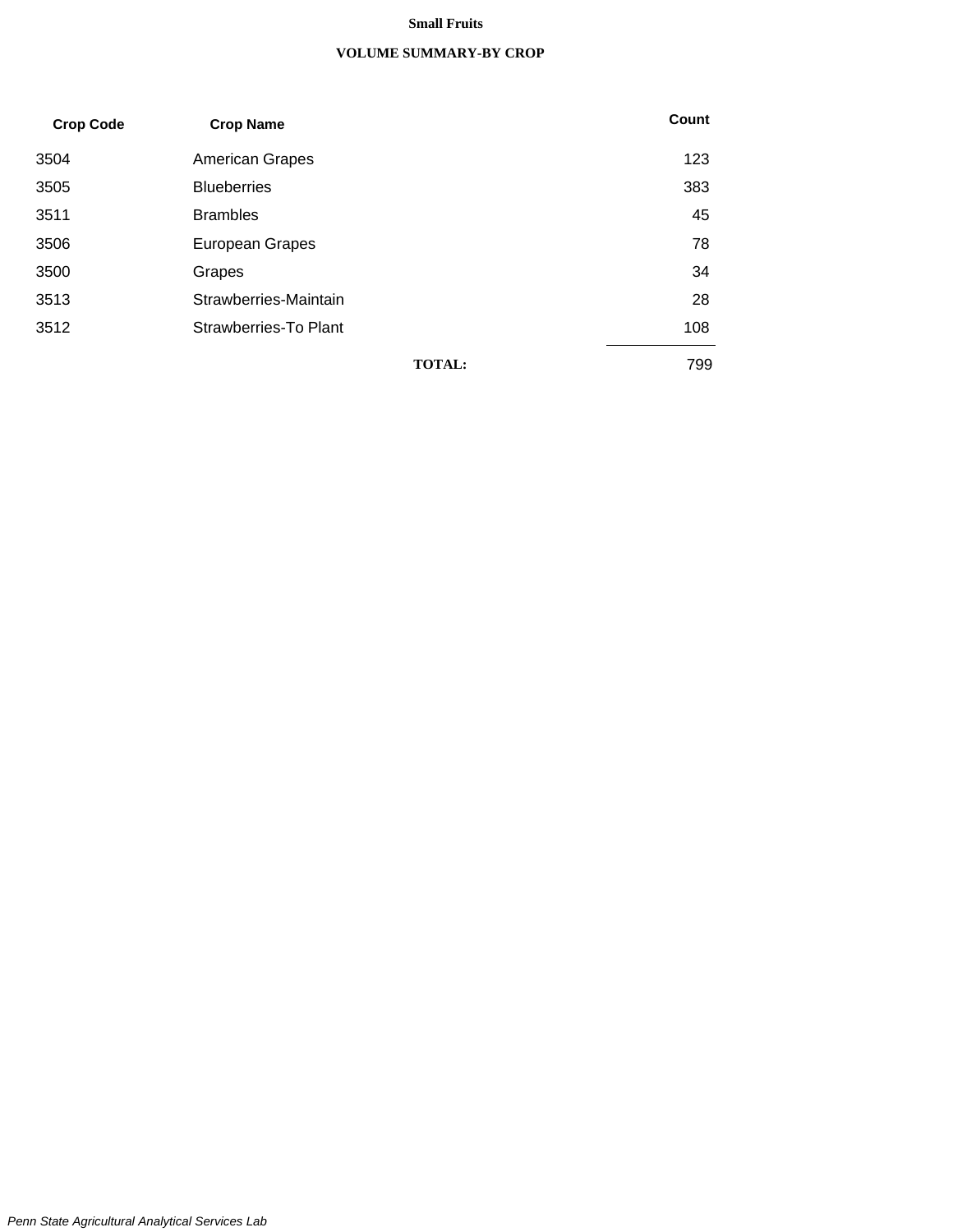| County           | <b>Total Samples</b> | Crop                         | # of Samples   |
|------------------|----------------------|------------------------------|----------------|
| <b>ADAMS</b>     | 8                    |                              |                |
|                  |                      | <b>Blueberries</b>           | 4              |
|                  |                      | European Grapes              | 3              |
|                  |                      | <b>Strawberries-To Plant</b> | 1              |
| <b>ALLEGHENY</b> | 21                   |                              |                |
|                  |                      | American Grapes              | 3              |
|                  |                      | <b>Blueberries</b>           | 16             |
|                  |                      | European Grapes              | 1              |
|                  |                      | Grapes                       | 1              |
| <b>ARMSTRONG</b> | 7                    |                              |                |
|                  |                      | <b>Blueberries</b>           | 6              |
|                  |                      | Grapes                       | 1              |
| <b>BEAVER</b>    | $\overline{7}$       |                              |                |
|                  |                      | <b>American Grapes</b>       | 1              |
|                  |                      | <b>Blueberries</b>           | 4              |
|                  |                      | <b>Brambles</b>              | $\overline{2}$ |
| <b>BEDFORD</b>   | 12                   |                              |                |
|                  |                      | American Grapes              | 1              |
|                  |                      | <b>Blueberries</b>           | 3              |
|                  |                      | <b>Brambles</b>              | 8              |
| <b>BERKS</b>     | 31                   |                              |                |
|                  |                      | American Grapes              | 3              |
|                  |                      | <b>Blueberries</b>           | 23             |
|                  |                      | <b>European Grapes</b>       | 3              |
|                  |                      | Grapes                       | 1              |
|                  |                      | Strawberries-Maintain        | 1              |
| <b>BLAIR</b>     | 5                    |                              |                |
|                  |                      | <b>Blueberries</b>           | 5              |
| <b>BRADFORD</b>  | 10                   |                              |                |
|                  |                      | <b>Blueberries</b>           | 8              |
|                  |                      | Strawberries-Maintain        | 2              |
| <b>BUCKS</b>     | 34                   |                              |                |
|                  |                      | American Grapes              | 13             |
|                  |                      | <b>Blueberries</b>           | 17             |
|                  |                      | <b>Brambles</b>              | $\mathbf 1$    |
|                  |                      | European Grapes              | $\overline{2}$ |
|                  |                      | <b>Strawberries-To Plant</b> | $\mathbf{1}$   |
| <b>BUTLER</b>    | 11                   |                              |                |
|                  |                      | <b>Blueberries</b>           | 9              |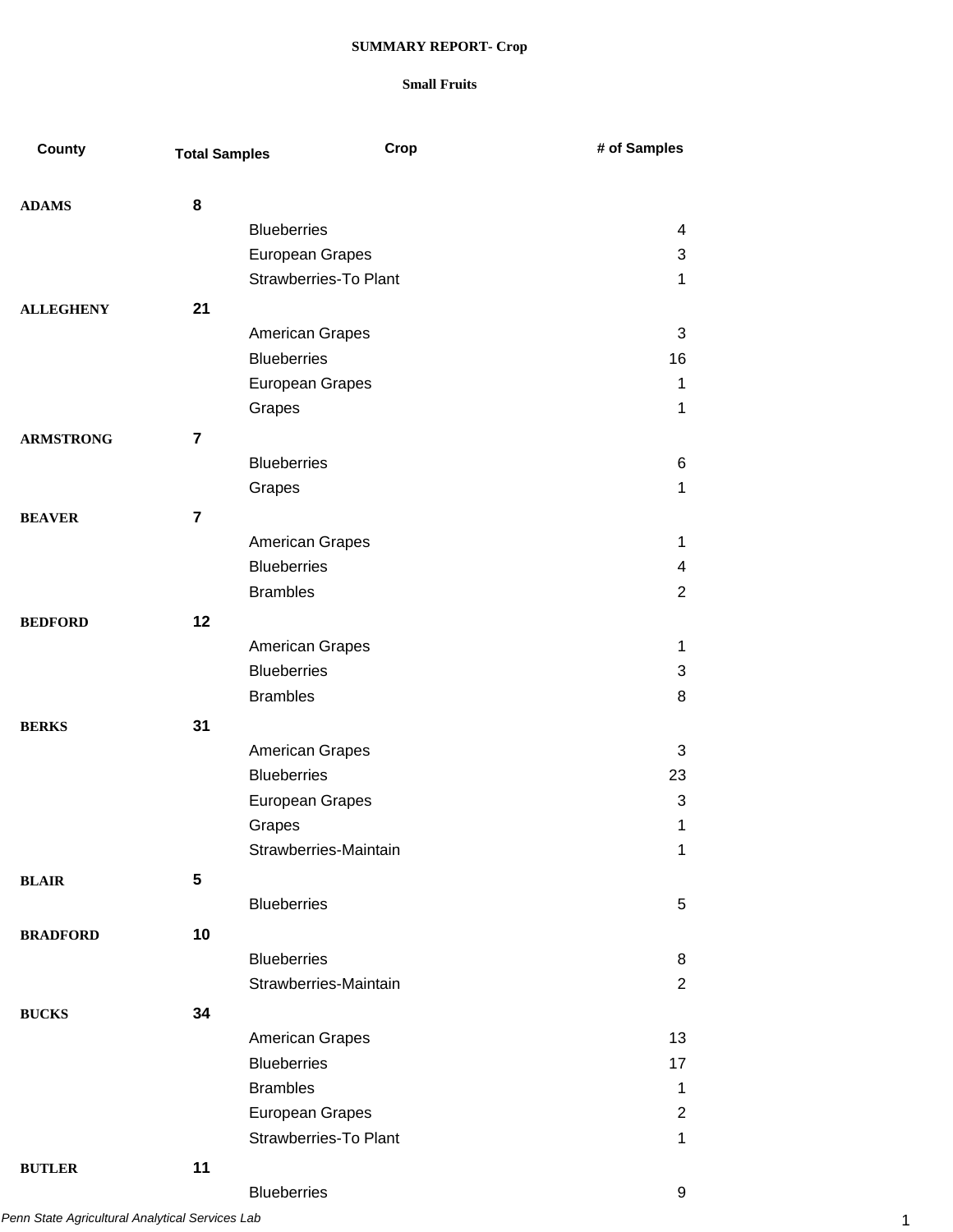| <b>County</b>     | <b>Total Samples</b> | Crop                         | # of Samples   |
|-------------------|----------------------|------------------------------|----------------|
|                   |                      | <b>Brambles</b>              | 1              |
|                   |                      | <b>Strawberries-To Plant</b> | 1              |
|                   | 10                   |                              |                |
| <b>CAMBRIA</b>    |                      | <b>Blueberries</b>           | 10             |
|                   |                      |                              |                |
| <b>CARBON</b>     | 4                    |                              |                |
|                   |                      | American Grapes              | 1              |
|                   |                      | <b>Blueberries</b>           | 3              |
| <b>CENTRE</b>     | 110                  |                              |                |
|                   |                      | <b>American Grapes</b>       | 3              |
|                   |                      | <b>Blueberries</b>           | 29             |
|                   |                      | <b>Brambles</b>              | $\mathbf{1}$   |
|                   |                      | European Grapes              | 25             |
|                   |                      | <b>Strawberries-To Plant</b> | 52             |
| <b>CHESTER</b>    | 17                   |                              |                |
|                   |                      | <b>Blueberries</b>           | 11             |
|                   |                      | <b>Brambles</b>              | 3              |
|                   |                      | European Grapes              | 3              |
| <b>CLARION</b>    | $\mathbf{2}$         |                              |                |
|                   |                      | American Grapes              | 1              |
|                   |                      | Grapes                       | $\mathbf 1$    |
| <b>CLEARFIELD</b> | 8                    |                              |                |
|                   |                      | <b>Blueberries</b>           | $\overline{7}$ |
|                   |                      | Grapes                       | 1              |
|                   |                      |                              |                |
| <b>CLINTON</b>    | $\overline{7}$       |                              |                |
|                   |                      | <b>American Grapes</b>       | 1              |
|                   |                      | <b>Blueberries</b>           | 4              |
|                   |                      | European Grapes              | $\overline{2}$ |
| <b>COLUMBIA</b>   | 12                   |                              |                |
|                   |                      | <b>Blueberries</b>           | 6              |
|                   |                      | Grapes                       | 4              |
|                   |                      | <b>Strawberries-To Plant</b> | $\overline{2}$ |
| <b>CRAWFORD</b>   | 6                    |                              |                |
|                   |                      | <b>Blueberries</b>           | 6              |
| <b>CUMBERLAND</b> | 19                   |                              |                |
|                   |                      | American Grapes              | $\overline{2}$ |
|                   |                      | <b>Blueberries</b>           | 11             |
|                   |                      | <b>Brambles</b>              | $\overline{2}$ |
|                   |                      | European Grapes              | 3              |
|                   |                      | <b>Strawberries-To Plant</b> | $\mathbf 1$    |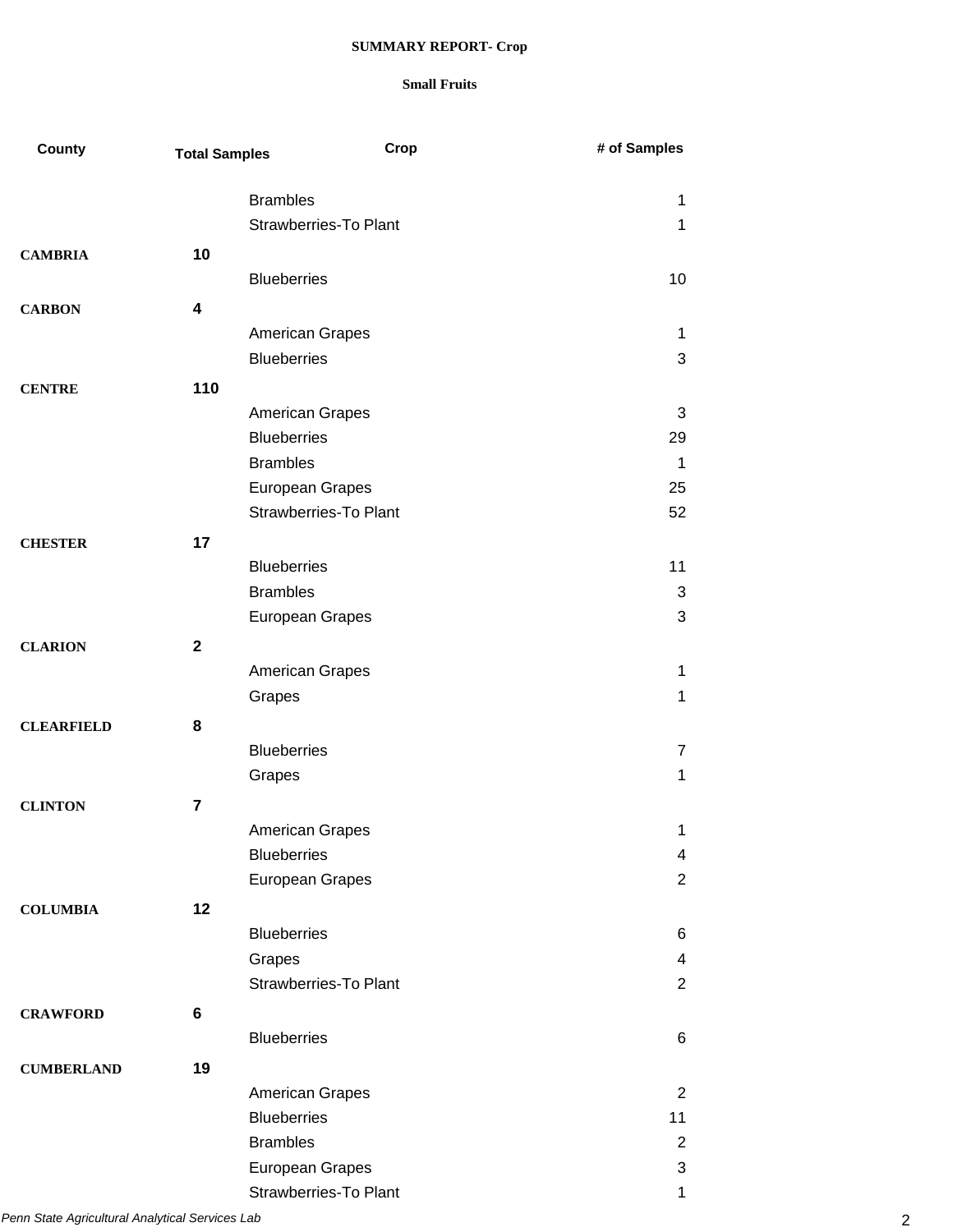| County            | <b>Total Samples</b> | Crop                         | # of Samples   |
|-------------------|----------------------|------------------------------|----------------|
| <b>DAUPHIN</b>    | 20                   |                              |                |
|                   |                      | American Grapes              | 3              |
|                   |                      | <b>Blueberries</b>           | 4              |
|                   |                      | <b>Brambles</b>              | 4              |
|                   |                      | European Grapes              | 1              |
|                   |                      | Grapes                       | $\overline{2}$ |
|                   |                      | Strawberries-Maintain        | 3              |
|                   |                      | <b>Strawberries-To Plant</b> | 3              |
| <b>DELAWARE</b>   | 8                    |                              |                |
|                   |                      | <b>Blueberries</b>           | $\overline{7}$ |
|                   |                      | Grapes                       | 1              |
|                   | 3                    |                              |                |
| <b>ELK</b>        |                      | <b>Blueberries</b>           | 3              |
|                   |                      |                              |                |
| <b>ERIE</b>       | 82                   |                              |                |
|                   |                      | American Grapes              | 73             |
|                   |                      | <b>Blueberries</b>           | 6              |
|                   |                      | <b>Brambles</b>              | 1              |
|                   |                      | European Grapes              | $\overline{2}$ |
| <b>FAYETTE</b>    | 6                    |                              |                |
|                   |                      | American Grapes              | 1              |
|                   |                      | <b>Blueberries</b>           | 3              |
|                   |                      | <b>Brambles</b>              | 1              |
|                   |                      | <b>European Grapes</b>       | 1              |
| <b>FOREST</b>     | 3                    |                              |                |
|                   |                      | <b>Blueberries</b>           | 1              |
|                   |                      | <b>Brambles</b>              | 1              |
|                   |                      | <b>Strawberries-To Plant</b> | 1              |
| <b>FRANKLIN</b>   | 8                    |                              |                |
|                   |                      | American Grapes              | 1              |
|                   |                      | <b>Blueberries</b>           | 5              |
|                   |                      | <b>Brambles</b>              | 1              |
|                   |                      | European Grapes              | 1              |
| <b>FULTON</b>     | $\mathbf{2}$         |                              |                |
|                   |                      | American Grapes              | 1              |
|                   |                      | European Grapes              | 1              |
| <b>GREENE</b>     | 1                    |                              |                |
|                   |                      | <b>Blueberries</b>           | 1              |
|                   |                      |                              |                |
| <b>HUNTINGDON</b> | 6                    |                              |                |
|                   |                      | <b>Blueberries</b>           | 6              |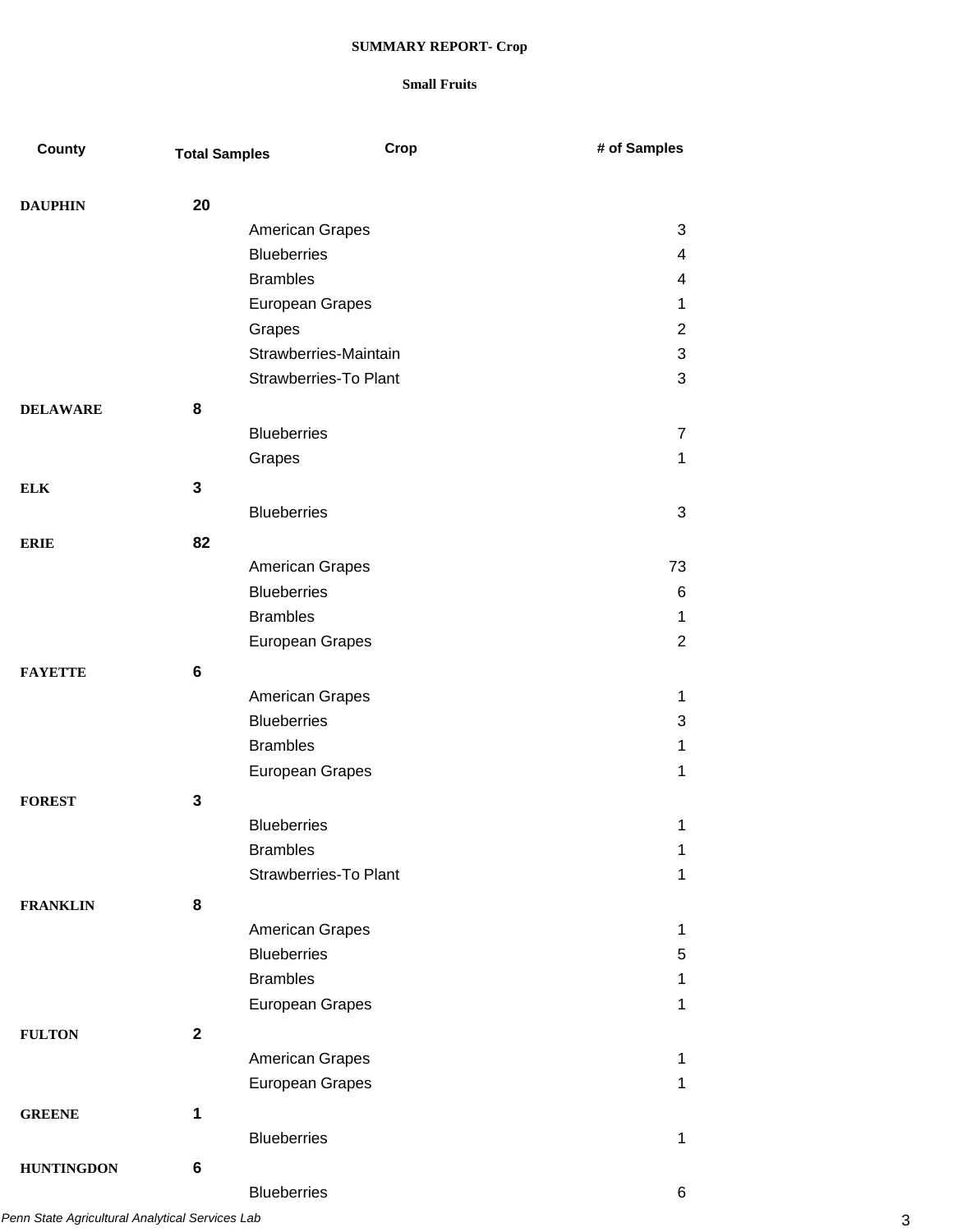| <b>County</b>     | <b>Total Samples</b> | Crop                         | # of Samples   |
|-------------------|----------------------|------------------------------|----------------|
|                   |                      |                              |                |
| <b>INDIANA</b>    | 14                   |                              |                |
|                   |                      | <b>Blueberries</b>           | 4              |
|                   |                      | European Grapes              | 1              |
|                   |                      | Grapes                       | 8              |
|                   |                      | <b>Strawberries-To Plant</b> | 1              |
| <b>JEFFERSON</b>  | 1                    |                              |                |
|                   |                      | <b>Blueberries</b>           | 1              |
| <b>JUNIATA</b>    | 5                    |                              |                |
|                   |                      | <b>Blueberries</b>           | 3              |
|                   |                      | <b>Brambles</b>              | 1              |
|                   |                      | <b>Strawberries-To Plant</b> | 1              |
| <b>LACKAWANNA</b> | 18                   |                              |                |
|                   |                      | <b>Blueberries</b>           | 5              |
|                   |                      | <b>Brambles</b>              | 2              |
|                   |                      | Grapes                       | 1              |
|                   |                      | Strawberries-Maintain        | $\overline{7}$ |
|                   |                      | <b>Strawberries-To Plant</b> | 3              |
| <b>LANCASTER</b>  | 18                   |                              |                |
|                   |                      | <b>Blueberries</b>           | 9              |
|                   |                      | <b>Brambles</b>              | 3              |
|                   |                      | Grapes                       | 3              |
|                   |                      | Strawberries-Maintain        | 2              |
|                   |                      | <b>Strawberries-To Plant</b> | 1              |
|                   | 5                    |                              |                |
| <b>LAWRENCE</b>   |                      | <b>Blueberries</b>           | 5              |
|                   |                      |                              |                |
| <b>LEBANON</b>    | 3                    |                              |                |
|                   |                      | <b>Blueberries</b>           | 2              |
|                   |                      | <b>Strawberries-To Plant</b> | 1              |
| <b>LEHIGH</b>     | 33                   |                              |                |
|                   |                      | <b>American Grapes</b>       | 3              |
|                   |                      | <b>Blueberries</b>           | 6              |
|                   |                      | European Grapes              | 21             |
|                   |                      | Grapes                       | 1              |
|                   |                      | <b>Strawberries-To Plant</b> | 2              |
| <b>LUZERNE</b>    | 6                    |                              |                |
|                   |                      | <b>Blueberries</b>           | 3              |
|                   |                      | Grapes                       | 1              |
|                   |                      | Strawberries-To Plant        | $\overline{2}$ |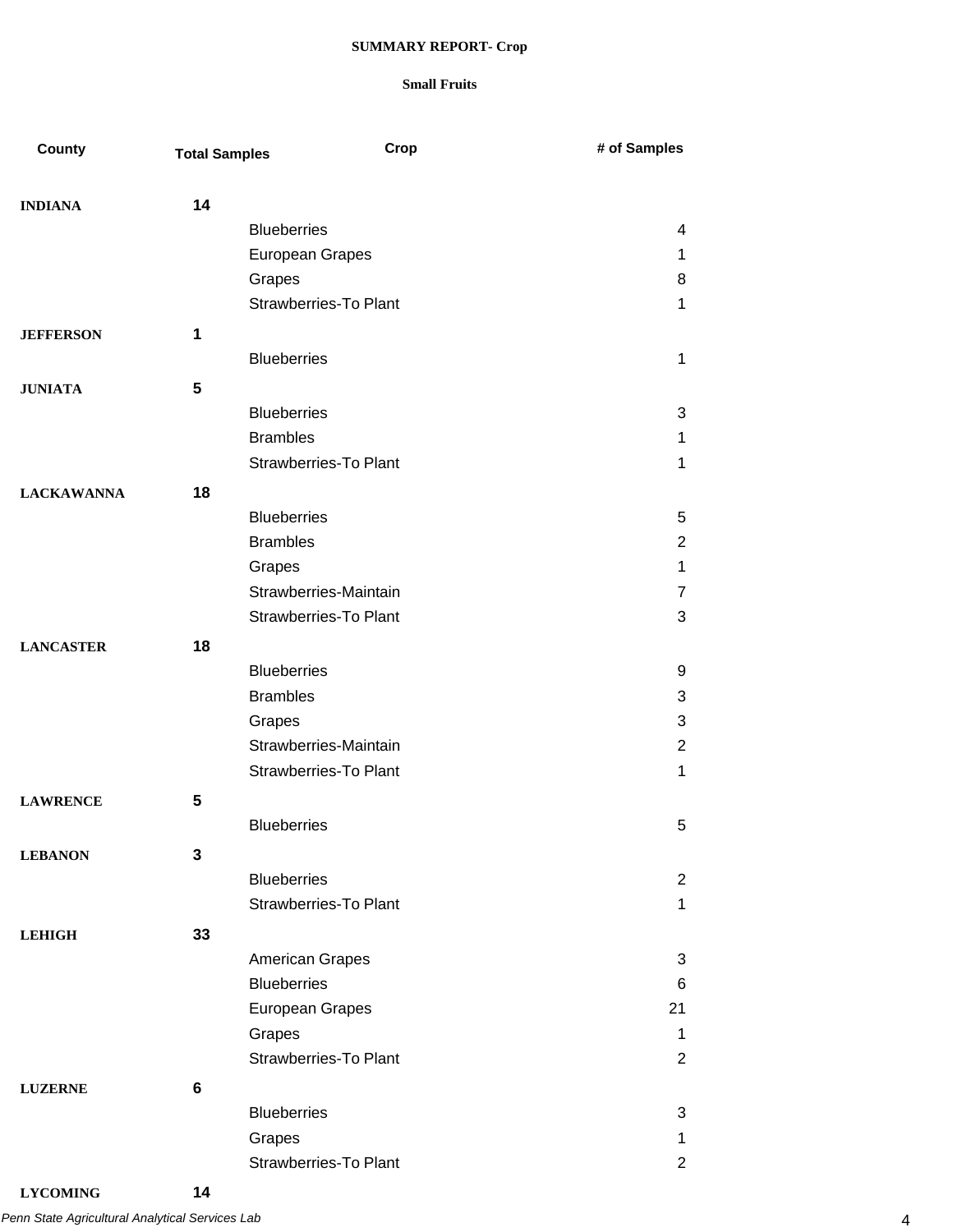| <b>County</b>         | <b>Total Samples</b> | Crop                                  | # of Samples                     |
|-----------------------|----------------------|---------------------------------------|----------------------------------|
|                       |                      |                                       |                                  |
|                       |                      | <b>Blueberries</b>                    | 8                                |
|                       |                      | <b>Brambles</b>                       | $\mathbf 1$                      |
|                       |                      | Strawberries-Maintain                 | $\overline{2}$                   |
|                       |                      | Strawberries-To Plant                 | 3                                |
| <b>MCKEAN</b>         | 1                    |                                       |                                  |
|                       |                      | <b>Blueberries</b>                    | 1                                |
| <b>MERCER</b>         | 11                   |                                       |                                  |
|                       |                      | <b>Blueberries</b>                    | 6                                |
|                       |                      | <b>Brambles</b>                       | 5                                |
| <b>MIFFLIN</b>        | 1                    |                                       |                                  |
|                       |                      | <b>Blueberries</b>                    | 1                                |
| <b>MONROE</b>         | $\mathbf{2}$         |                                       |                                  |
|                       |                      | <b>Strawberries-To Plant</b>          | 2                                |
| <b>MONTGOMERY</b>     | 24                   |                                       |                                  |
|                       |                      | American Grapes                       | 1                                |
|                       |                      | <b>Blueberries</b>                    | 11                               |
|                       |                      | Grapes                                | 1                                |
|                       |                      | <b>Strawberries-To Plant</b>          | 11                               |
| <b>NORTHAMPTON</b>    | 14                   |                                       |                                  |
|                       |                      | <b>Blueberries</b>                    | $\overline{7}$                   |
|                       |                      | <b>Brambles</b>                       | 1                                |
|                       |                      | European Grapes                       | $\overline{2}$                   |
|                       |                      | Grapes                                | $\mathbf 1$                      |
|                       |                      | <b>Strawberries-To Plant</b>          | 3                                |
|                       |                      |                                       |                                  |
| <b>NORTHUMBERLAND</b> | 7                    | <b>Blueberries</b>                    | $\overline{2}$                   |
|                       |                      | Grapes                                | $\mathbf 1$                      |
|                       |                      | Strawberries-Maintain                 | $\mathbf 1$                      |
|                       |                      | <b>Strawberries-To Plant</b>          | 3                                |
|                       |                      |                                       |                                  |
| <b>PERRY</b>          | 10                   |                                       |                                  |
|                       |                      | American Grapes<br><b>Blueberries</b> | 1                                |
|                       |                      |                                       | 5                                |
|                       |                      | European Grapes                       | $\overline{2}$<br>$\overline{2}$ |
|                       |                      | Grapes                                |                                  |
| <b>PHILADELPHIA</b>   | 6                    |                                       |                                  |
|                       |                      | <b>Blueberries</b>                    | 5                                |
|                       |                      | <b>Strawberries-To Plant</b>          | $\mathbf 1$                      |
| <b>POTTER</b>         | 1                    |                                       |                                  |
|                       |                      | <b>Blueberries</b>                    | 1                                |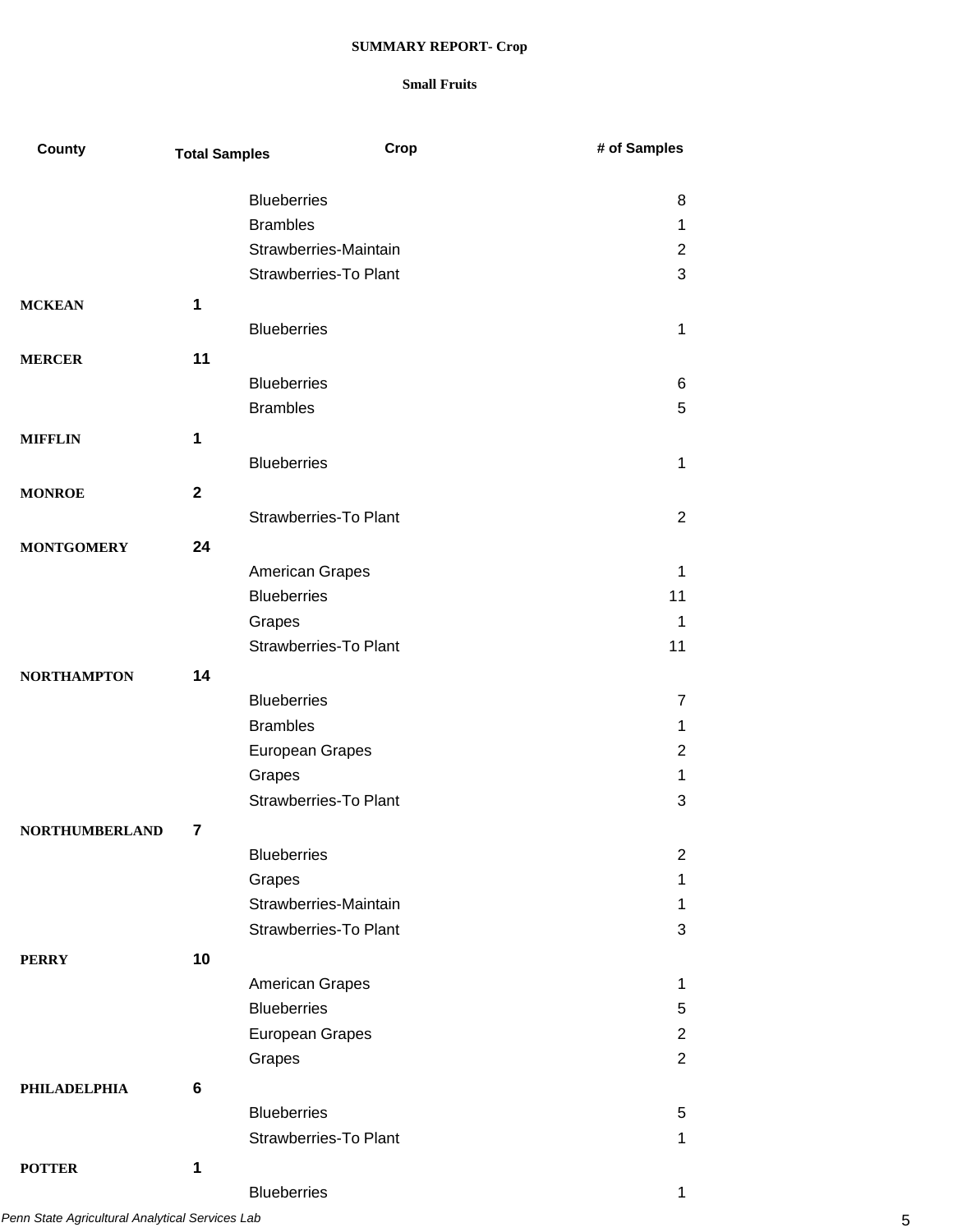| County             | <b>Total Samples</b> | Crop                         | # of Samples             |
|--------------------|----------------------|------------------------------|--------------------------|
| <b>SCHUYLKILL</b>  | 11                   |                              |                          |
|                    |                      | American Grapes              | 2                        |
|                    |                      | <b>Blueberries</b>           | 4                        |
|                    |                      | Strawberries-Maintain        | 4                        |
|                    |                      | <b>Strawberries-To Plant</b> | 1                        |
| <b>SNYDER</b>      | 6                    |                              |                          |
|                    |                      | <b>Blueberries</b>           | 5                        |
|                    |                      | <b>Brambles</b>              | 1                        |
| <b>SOMERSET</b>    | $5\phantom{.0}$      |                              |                          |
|                    |                      | <b>American Grapes</b>       | 1                        |
|                    |                      | <b>Blueberries</b>           | 4                        |
| <b>SULLIVAN</b>    | $\mathbf 1$          |                              |                          |
|                    |                      | <b>Blueberries</b>           | 1                        |
| <b>SUSQUEHANNA</b> | 9                    |                              |                          |
|                    |                      | American Grapes              | 1                        |
|                    |                      | <b>Blueberries</b>           | 5                        |
|                    |                      | <b>Brambles</b>              | 1                        |
|                    |                      | Strawberries-Maintain        | 1                        |
|                    |                      | <b>Strawberries-To Plant</b> | 1                        |
| <b>TIOGA</b>       | 4                    |                              |                          |
|                    |                      | <b>Blueberries</b>           | 2                        |
|                    |                      | Strawberries-Maintain        | 1                        |
|                    |                      | <b>Strawberries-To Plant</b> | 1                        |
| <b>UNION</b>       | 5                    |                              |                          |
|                    |                      | <b>Blueberries</b>           | 2                        |
|                    |                      | <b>Strawberries-To Plant</b> | 3                        |
| <b>VENANGO</b>     | $\mathbf{2}$         |                              |                          |
|                    |                      | <b>Blueberries</b>           | 2                        |
| <b>WARREN</b>      | $\mathbf 2$          |                              |                          |
|                    |                      | <b>Blueberries</b>           | 1                        |
|                    |                      | <b>Strawberries-To Plant</b> | $\mathbf{1}$             |
| <b>WASHINGTON</b>  | 8                    |                              |                          |
|                    |                      | <b>Blueberries</b>           | $\overline{7}$           |
|                    |                      | <b>Brambles</b>              | $\mathbf{1}$             |
| <b>WAYNE</b>       | 4                    |                              |                          |
|                    |                      | <b>Blueberries</b>           | $\overline{\mathcal{A}}$ |
| WESTMORELAND       | 26                   |                              |                          |
|                    |                      | <b>American Grapes</b>       | 5                        |